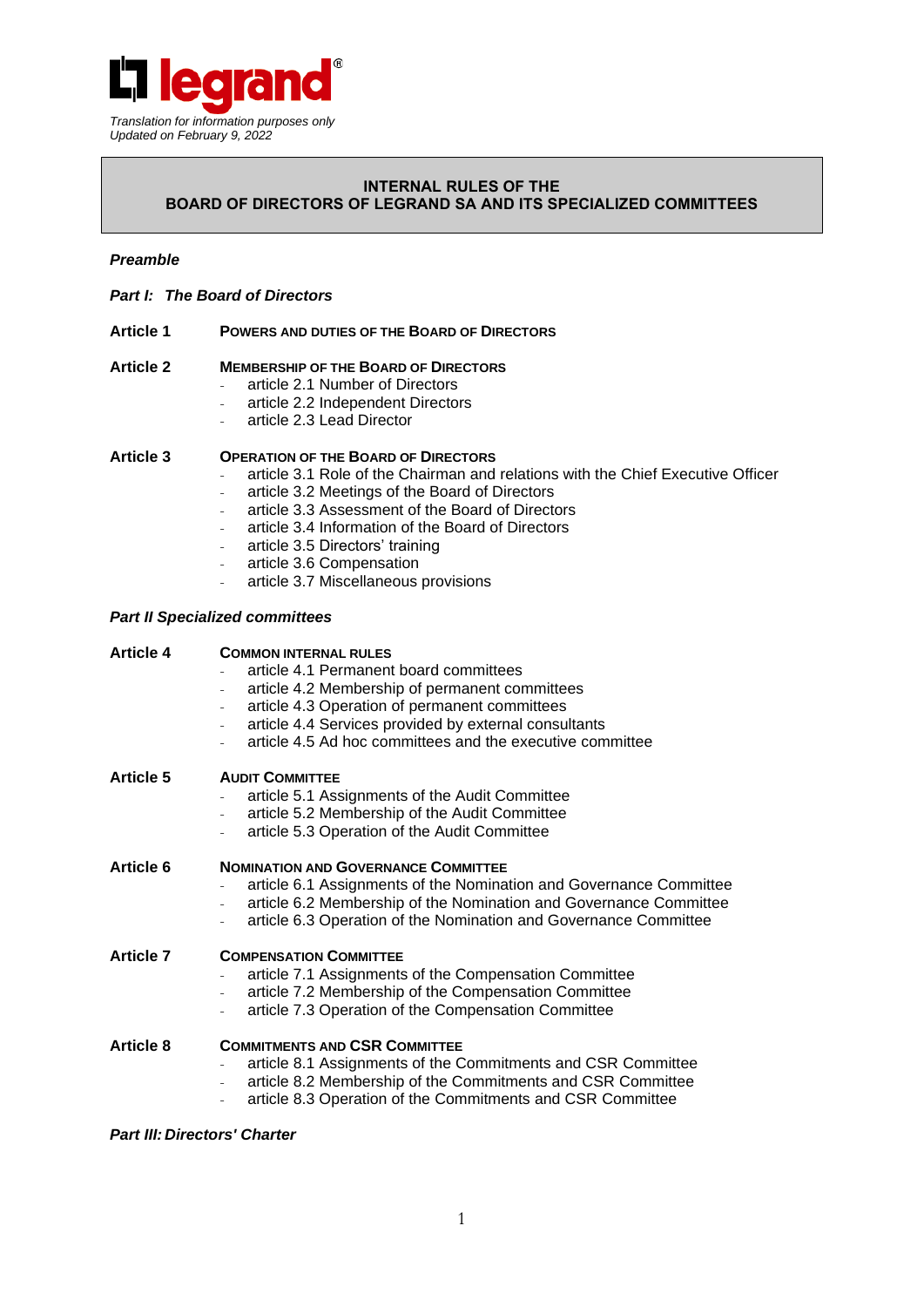#### **Preamble**

With a view to ensuring compliance with the principles of good corporate governance as these are presented in applicable recommendations, the Board of Directors of the company Legrand SA (the "**Company"**) unanimously adopted these internal rules at its meeting on March 17, 2006. These internal rules were later amended by the Board of Directors.

The internal rules result from action taken within the Board of Directors in accordance with Company articles and complementing the same. Their purpose is to determine, within the framework of the law and Company articles, points concerning membership, organization and operation of the Board of Directors and the committees within it, as well as the rights and duties of Directors.

Each member of the Board is individually responsible for compliance with these internal rules.

In what follows, the term "**executive officers**" refers to the Chairman and Chief Executive Officer, the Chief Executive Officer, and to Deputy Chief Executive Officers of French joint stock companies (*sociétés anonymes*) with a Board of Directors.

The term "**non-executive officer**" refers to the Chairman of the Board of Directors of French joint stock companies (*sociétés anonymes*) with a Board of Directors, where this position is separate from that of Chief Executive Officer.

The term "**company officers**" refers to all of the management positions listed above.

### **Part I The Board of Directors**

#### **ARTICLE 1 POWERS AND DUTIES OF THE BOARD OF DIRECTORS**

The Board of Directors exercises the powers conferred upon it by law to act in all circumstances in the Company's corporate interest.

The Board's strategy and decisions are made within the context of the Company's sustainable development policy. Therefore, the Board endeavors to promote long-term value creation by the Company and consider the social and environmental aspects of its business.

In consequence, it is in particular the duty of the Board:

- a) To consider and approve all decisions relating to significant strategic, economic, social, financial and technological issues for the Company and the Legrand Group (the **"Group"**) and ensure that general management puts them into effect.
- b) Concerning the matters itemized below, to make related proposals to shareholders where they are subject to approval at general meetings or to grant prior authorization to the Chief Executive Officer for their finalization and implementation where they are matters for general management:
	- Delegation of powers or competence for purposes relating to the issue or purchase of shares or other securities providing access to equity;
	- Subscription to, or agreement for, any loan, whether in the form of bonds or of any other kind, or any early voluntary repayment of loans, advances or borrowings in an amount exceeding €100 million;
	- The establishment of joint venture(s) or the acquisition of business(es) for an amount exceeding €100 million; the acquisition of any equity interest or business, or the agreement to any joint-venture contract where the amount involved exceeds €100 million;
	- The sale or transfer of any business or businesses, asset or assets in an amount exceeding €100 million; the sale of any equity interest or business involving an amount exceeding €100 million;
	- The annual budget (including, but not limited to, capital expenditure);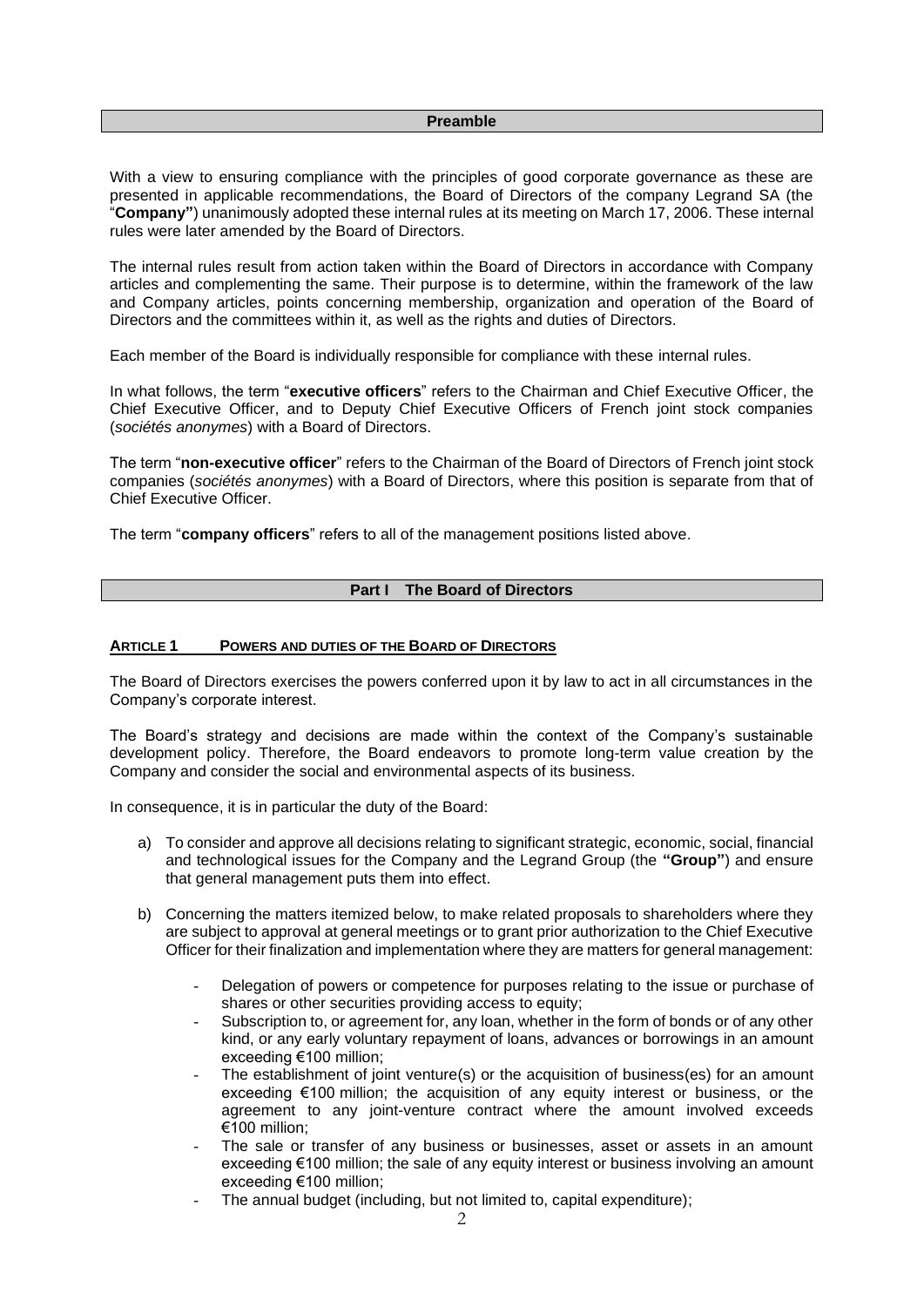- The selection, change or termination of the mandate of any or all of the statutory auditors;
- Merger transactions or proposals concerning the Company or, more generally, any transaction resulting in the transfer or sale of all, or a substantial portion of, its assets;
- Any transaction leading to an increase or decrease in the Company's equity capital, including, as may be the case, through the issue of securities providing access to the Company's equity capital, such as securities convertible into shares or exchangeable for or redeemable in shares or preferred shares (except for grant of free shares or stock options in the ordinary course of business of the Company);
- Any creation of double voting rights or any other change to the voting rights attached to Company shares;
- Changes to governance, including but not limited to, any change in the rules of governance applying within the Company, in particular the rules governing the membership and operation of the Board of Directors and, more generally, any change to these internal rules in accordance with what is set forth below;
- Any proposal for the appointment of new members to the Board of Directors;
- The listing of Company securities or any financial instrument issued by the Company on a regulated market other than Euronext Paris regulated market;
- Bankruptcy filings, appointment of an *ad hoc* authorized agent, liquidation, etc., any voluntary dissolution or agreed liquidation of the Company, and any decision that may result in the initiation of insolvency proceedings or the appointment of an *ad hoc* authorized agent;
- Any proposal for a decision entailing amendment of Company articles or by-laws (*statuts*);
- In the event of disputes, the conclusion of any agreements, settlements or arrangements, or agreement to any compromise, where the amount concerned exceeds €100 million;
- The grant of any surety on Company assets if the bond for which surety is given or the assets pledged represent an amount in excess of €100 million;
- In general terms, any significant operation involving an amount in excess of €100 million and falling outside the scope of declared Company strategy.
- c) To examine and approve the reports on the activities of the Board of Directors and its committees to be included in the corporate governance report.
- d) To examine and approve, at the proposal of the Nomination and Governance Committee, the presentation of Directors to be included in the corporate governance report, in particular the list of independent Directors, setting out the criteria applied.
- e) To co-opt Directors where necessary, and present proposals for the renewal of Directors' terms of office to the ordinary general meeting of shareholders.
- f) To consider the performance of company officers, without the latter being in attendance, and determine, at the proposal of the Compensation Committee, the compensation due to company officers and the compensation allotted to the Directors, in accordance with the compensation policies adopted each year in general meetings of shareholders.
- g) To consider stock-option plans and free-share allotments as well as any other mode of compensation either taking the form of shares or index-linked or related to shares.
- h) To ensure that shareholders and investors receive relevant, balanced and instructive information about the strategy, the development model, the consideration of non-financial issues that are of significance to the Company and its long-term outlook.
- i) To review, on a regular basis, in relation to the strategy it has defined, the opportunities and risks, such as financial, legal, operational, social and environmental risks, as well as the measures taken accordingly.
- j) To ensure, if applicable, the implementation of a mechanism to prevent and detect corruption and influence peddling.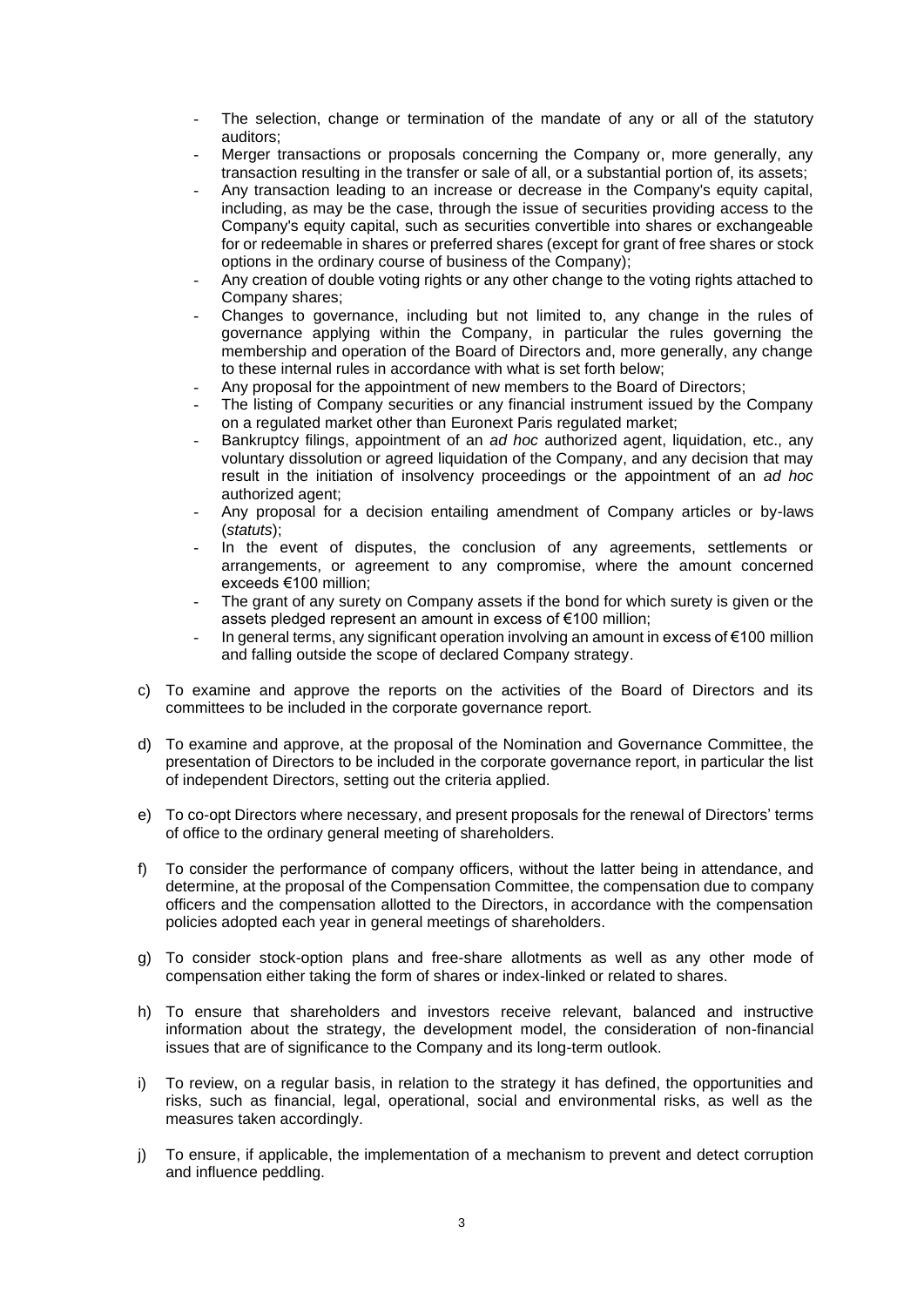- k) To ensure that the executive officers implement a policy of non-discrimination and diversity, notably with regard to the balanced representation of men and women within the corporate bodies.
- l) To approve the management report, including the corporate governance report, together with the sections of the annual report devoted to corporate governance and presenting policies on compensation.

The Board of Directors alone has the power to amend these internal rules.

## **ARTICLE 2 MEMBERSHIP OF THE BOARD OF DIRECTORS**

# **Article 2.1 Number of Directors**

The Company's Board of Directors comprises no less than three members and no more than the maximum number of members authorized by the applicable legal and regulatory provisions.

## **Article 2.2 Independent Directors**

### *2.2.1 Definition of an independent Director and applicable criteria*

Directors are considered independent if they have no connection with the Company, its management or the Group of a nature to compromise the free exercise of their judgment or give rise to conflicts of interest with the Company, its management or the Group.

Independent Directors must thus not:

- Be or have been in the course of the previous five years:
	- an employee or executive officer of the Company or Group;
	- an employee, executive officer or director of a company consolidated within the Company;
	- an employee, executive officer or director of the Company's parent company or of a company consolidated by this parent;
- Be an executive officer of any company in which the Company holds a directorship, directly or indirectly, or in which an employee appointed as such or an executive officer of the Company (currently in office or having held such office in the course of the last five years) is a director;
- Be a customer, supplier, commercial banker or investment banker, counsel:
	- that is material to the Company or its Group,
	- or for a significant part of whose business the Company or its Group accounts; the evaluation of the significant or non-significant relationship with the Company or its Group must be debated by the Board and the qualitative and quantitative criteria that lead to the evaluation (continuity, economic dependence, exclusivity, etc.) must be explicitly stated in the corporate governance report;
- Be related by close family ties to a company officer of the Company or Group;
- Have been a statutory auditor for the Company or a Group company in the course of the five previous years;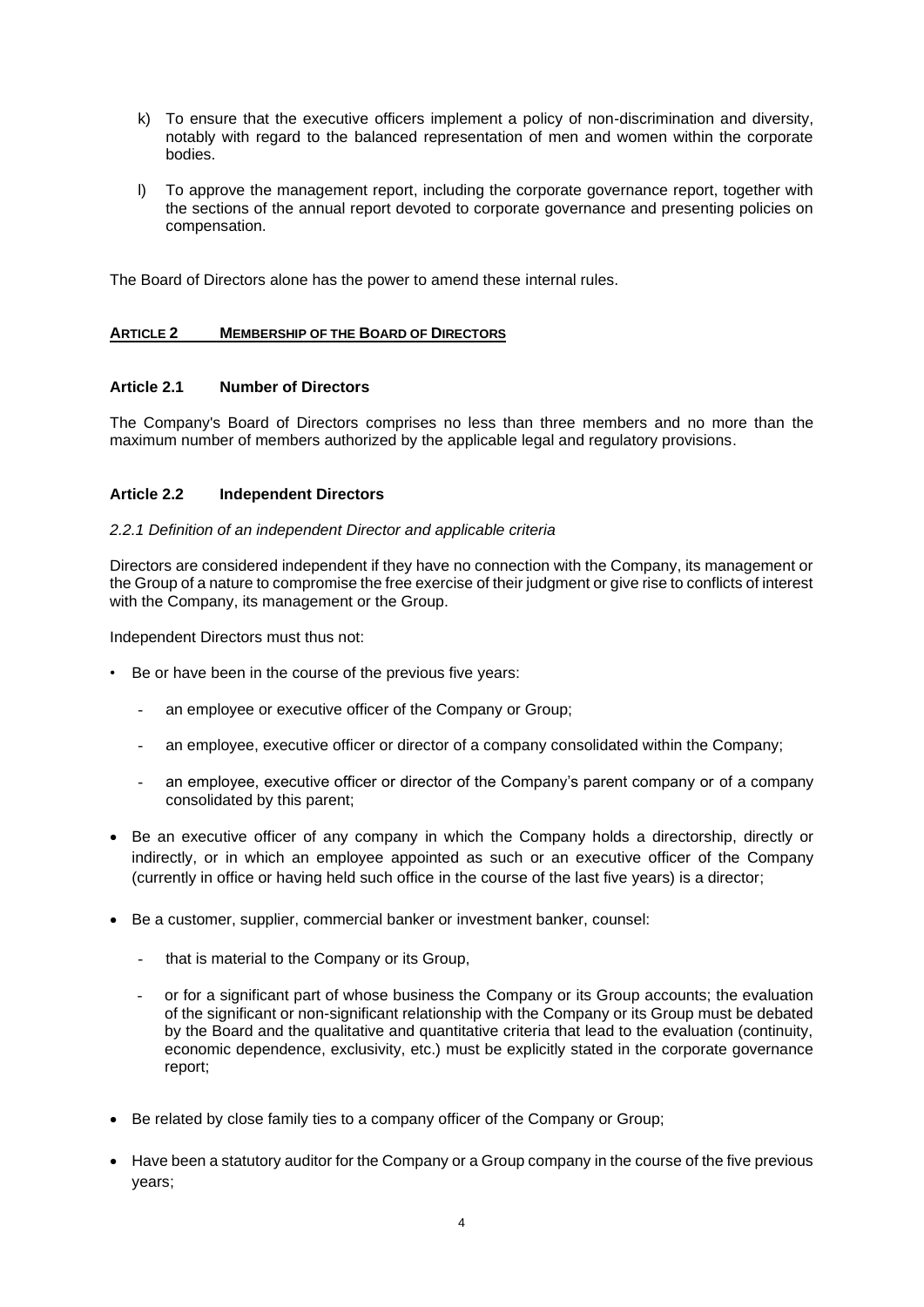• Have been a Director of the Company for more than twelve years. Loss of the status of independent director occurs on the date at which this period of twelve years is reached.

• Be a non-executive officer and receive variable compensation in cash or in the form of shares or any compensation linked to the performance of the Company or Group, other than compensation with respect to their role as director.

Directors representing major shareholders of the Company may be considered as being independent, provided that these shareholders do not take part in control of the Company. However, when a Director represents a shareholder directly or indirectly holding more than 10% of the Company's capital or voting rights, the Board of Directors, having received a report from the Nomination and Governance Committee, systematically reviews his or her status as an independent Director, with due regard for the structure of share ownership and potential for conflicts of interest.

## *2.2.2 Procedure for recognition of the status of independent Director*

The independent status of Directors is subject to review by the Nomination and Governance Committee in light of the criteria set out in article 2.2.1 above and determined by the Board of Directors on the occasion of a Director's appointment as well as annually for all Directors.

The conclusions of the Board of Directors' examinations are brought to the notice of shareholders.

# **Article 2.3 Lead Director**

A Lead Director may be appointed by the Board of Directors from among the independent Directors who have been appointed Directors for at least one year, on the advice of the Nomination and Governance Committee, in particular in case of combination of the functions of Chairman and Chief Executive Officer.

The Lead Director shall be appointed for a term that cannot exceed his/her term of office as Director. The term of office of the Lead Director shall be renewable, upon a proposal by the Nomination and Governance Committee.

The appointment as Lead Director may be revoked at any time by the Board of Directors.

# *2.3.1 Duties of the Lead Director*

The Lead Director's role mainly consists in verifying that the governance bodies of the Company have the opportunity to operate properly.

In this regard, the Lead Director is in charge of:

- Preventing and managing conflicts of interest: the Lead Director is in charge of preventing conflicts of interest arising by making Directors aware of facts that may result in conflicts of interest. Each Director undertakes to apprise the Lead Director of any, even potential, conflict of interest, it being specified that the Lead Director has to keep the Board of Directors informed. The Lead Director also informs the Board of Directors about any, even potential, conflict of interest, that he/she has identified;
- Supervising the annual performance evaluation of the Board of Directors and its specialized committees;
- Chairing and conducting non-executive Directors' annual meetings without the presence of executive or internal Directors, during which the evaluation of performance of company officers is carried out and the participants reflect on the future of the company's executive management;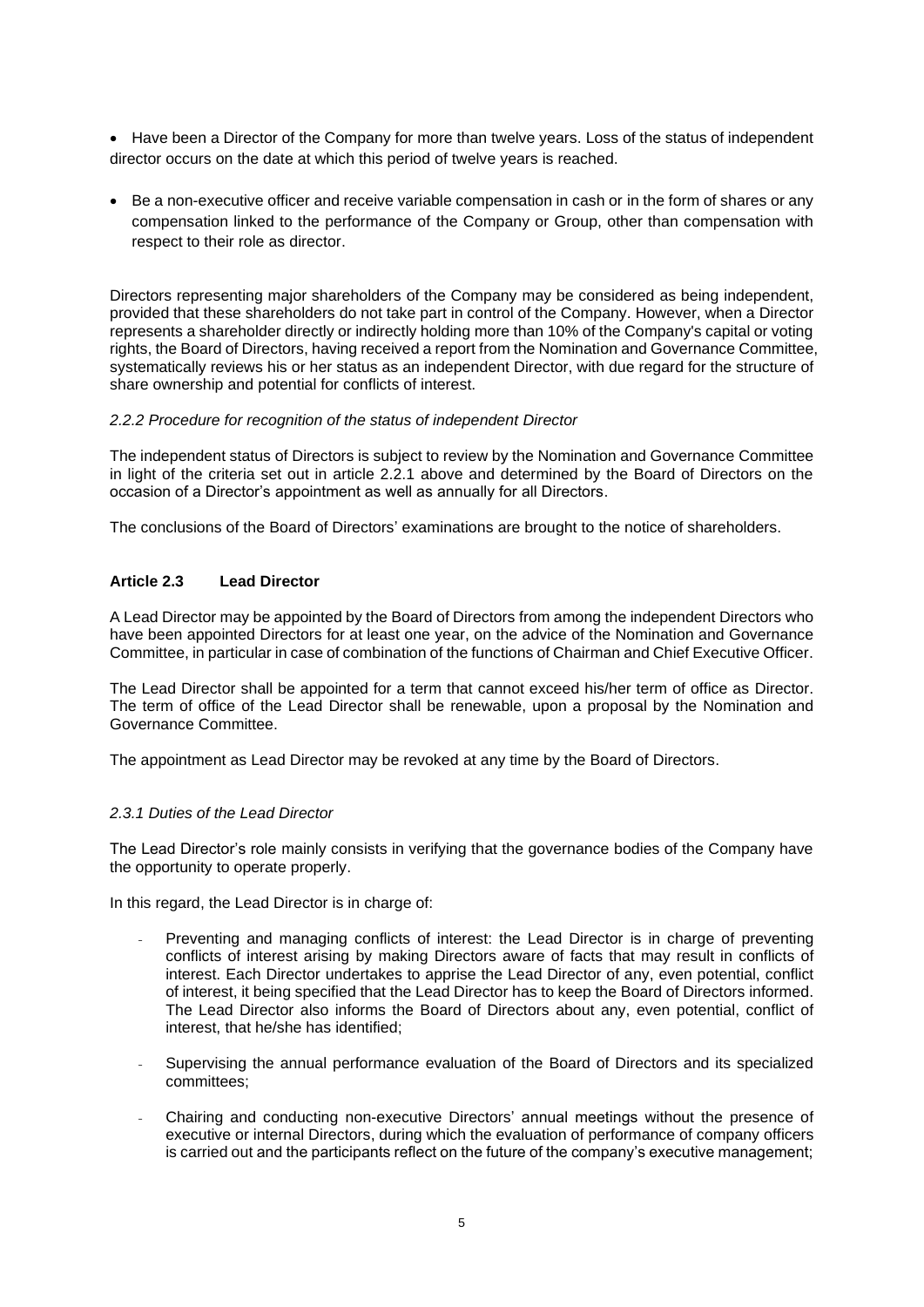- Reporting to the Chairman about the conclusions of non-executive Directors' annual meetings; and
- In the event that the Chairman is unavailable and at his request, carrying out the Board of Directors' mission of dialogue with shareholders, on the same terms (depending on the topics discussed, it may be considered support from the Head of Investor Relations and members of the management.)

### *2.3.2 Resources of the Lead Director*

To exercise his/her duties, the Lead Director has the possibility to:

- If appropriate, propose to the Chairman items for inclusion in the agenda of the Board of Directors' meetings;
- Ask the Chairman to call a meeting of the Board of Directors, or when appropriate and after having requested the opinion of all of the chairmen of the specialized committees, directly call a meeting of the Board of Directors to consider a particular agenda, the importance or urgent nature of which would justify that an extraordinary meeting of the Board of Directors be held;
- Chair the Board of Directors' meetings in the absence of the Chairman;
- Attend meetings of specialized committees of which he/she is not a member.

The Lead Director ensures that the Directors have opportunities to meet with the key managers of the Group and the statutory auditors, as provided in these internal rules.

More generally, the Lead Director ensures that Directors receive relevant information to exercise their duties in the best way, as provided in these internal rules.

Each year, the Lead Director makes a report to the Board of Directors to present his/her actions.

### **ARTICLE 3 OPERATION OF THE BOARD OF DIRECTORS**

### **Article 3.1: Role of the Chairman and relations with the Chief Executive Officer**

Barring exceptional circumstances, only the Chairman may speak in the Board's name and act on its behalf in conducting relations with other Company management bodies and with outside parties, other than in cases where a specific assignment or function has been entrusted to another Director.

He organizes and directs the work of the Board and monitors corporate bodies to ensure that they are functioning effectively and respecting corporate governance principles. He sets the timetable and agenda of meetings of the Board of Directors and calls them. He coordinates the work of the Board and the committees.

He may consult the Statutory Auditors in order to prepare the work of the Board and the committees.

The Chairman coordinates with the Chief Executive Officer, who takes on the full executive management of the Company.

The Chairman is responsible for the mission of dialogue between the Board of Directors and the shareholders, alongside with the Head of Investor Relations and in close cooperation with the initiatives taken in this respect by the Chief Executive Officer.

Depending on the topics discussed with shareholders, some members of the management may attend the relevant meeting.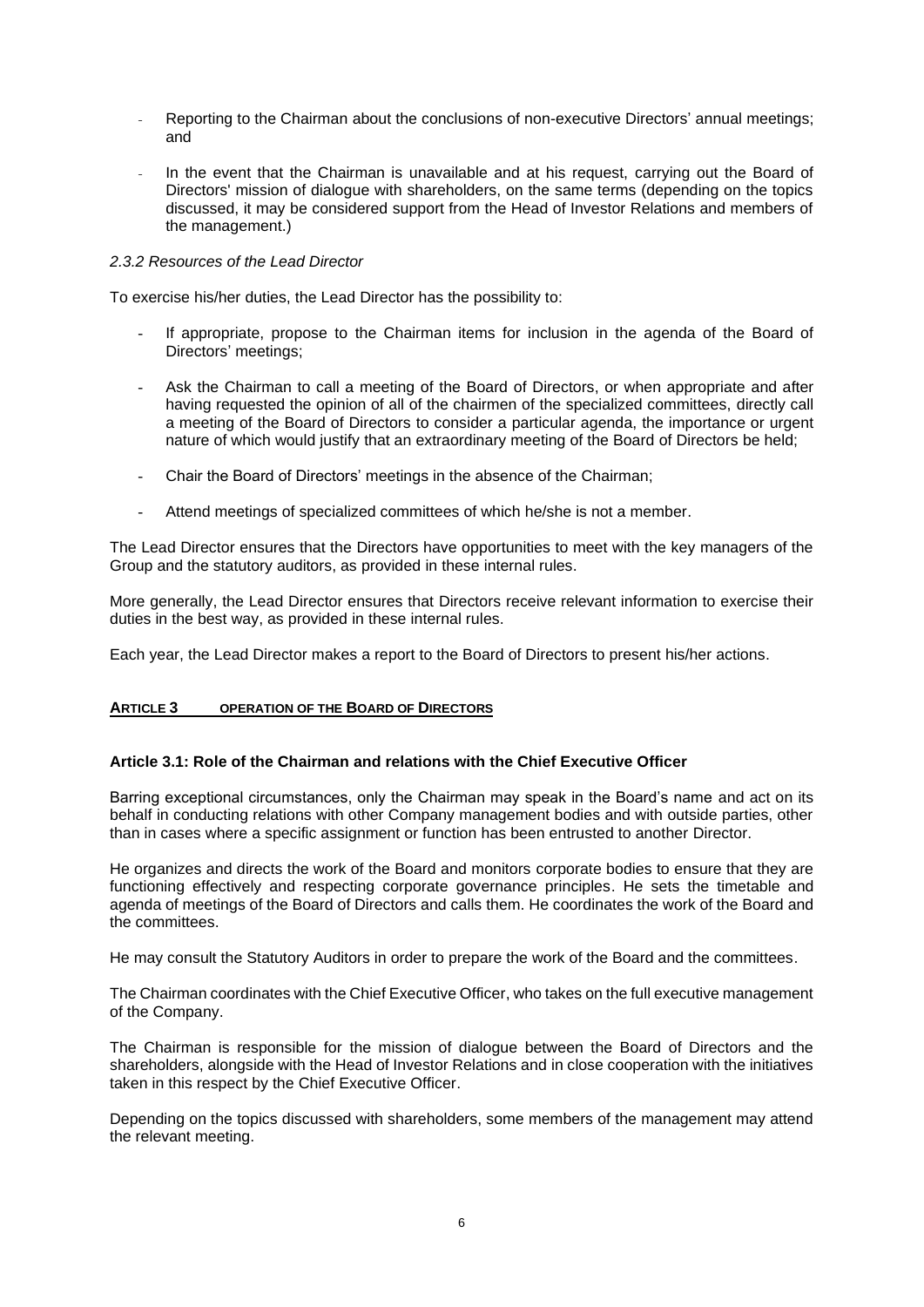The Chairman may ask the Chief Executive Officer or any other manager for any information that may help the Board and its Committees fulfill their duties.

## **Article 3.2 Meetings of the Board of Directors**

The Board of Directors shall meet as often as the interests of the Company may require and at least five times a year.

Notice of meetings, which may be conveyed by the Board Secretary, may be given by letter or electronic mail, or verbally.

If the convening notices so provide, meetings of the Board of Directors may be held by videoconference or other means of telecommunication, provided that these means ensure at least the transmission of participants' voices and satisfy technical requirements enabling the simultaneous and continuous transmission of deliberations. In all cases authorized by the law, Directors participating in meetings by such means are deemed present for the purposes of quorum and majority.

When one or more Directors inform the Chairman of the Board of Directors that they will be unable to attend a meeting, the Chairman is to endeavor to organize the meeting using the means referred to in the previous paragraph.

Meetings may not be held by such means when they concern decisions of a kind for which the law prohibits their use.

The Chairman is to endeavor to allow a lapse of five days between convening notices and meeting dates and to allow for the constraints on members' schedules so as to ensure the presence of as many members as possible at each meeting.

In accordance with article 9.4 of the articles of association, decisions falling within the remit of the Board of Directors, as provided for by the applicable regulatory provisions, may be adopted through written consultation of the Directors.

The decision to use that method of consultation shall be taken by the Chairman. If the written consultation method is used, the Chairman shall email the directors the text of the proposed decision(s) and any document or information needed for them to make their decision.

The quorum and majority rules shall be those applicable to decisions taken in meetings of the Board of Directors. Fulfillment of the quorum shall be calculated by taking into account the number of members who responded to the written consultation within the stated timeframe.

Decisions taken through written consultation may be confirmed in a statement prepared by the Chairman.

### **Article 3.3 Assessment of the Board of Directors and its specialized committees**

Once a year, the Board of Director debates its operation (this involves a corresponding review of the Board's specialized committees) and an account of this is to be included in the Company's corporate governance report, so that the shareholders are informed each year of the evaluations carried out and, if applicable, of any steps taken as a result.

The assessment of the Board's operations and those of its specialized committees is supervised by the Lead Director.

### **Article 3.4 Information of the Board of Directors**

In fulfillment of the duties of the office, a documentation set containing all the documents and information necessary for the consideration of the items on the agenda shall be provided to the Directors a reasonable amount of time before the meeting, for example on a secure digital platform.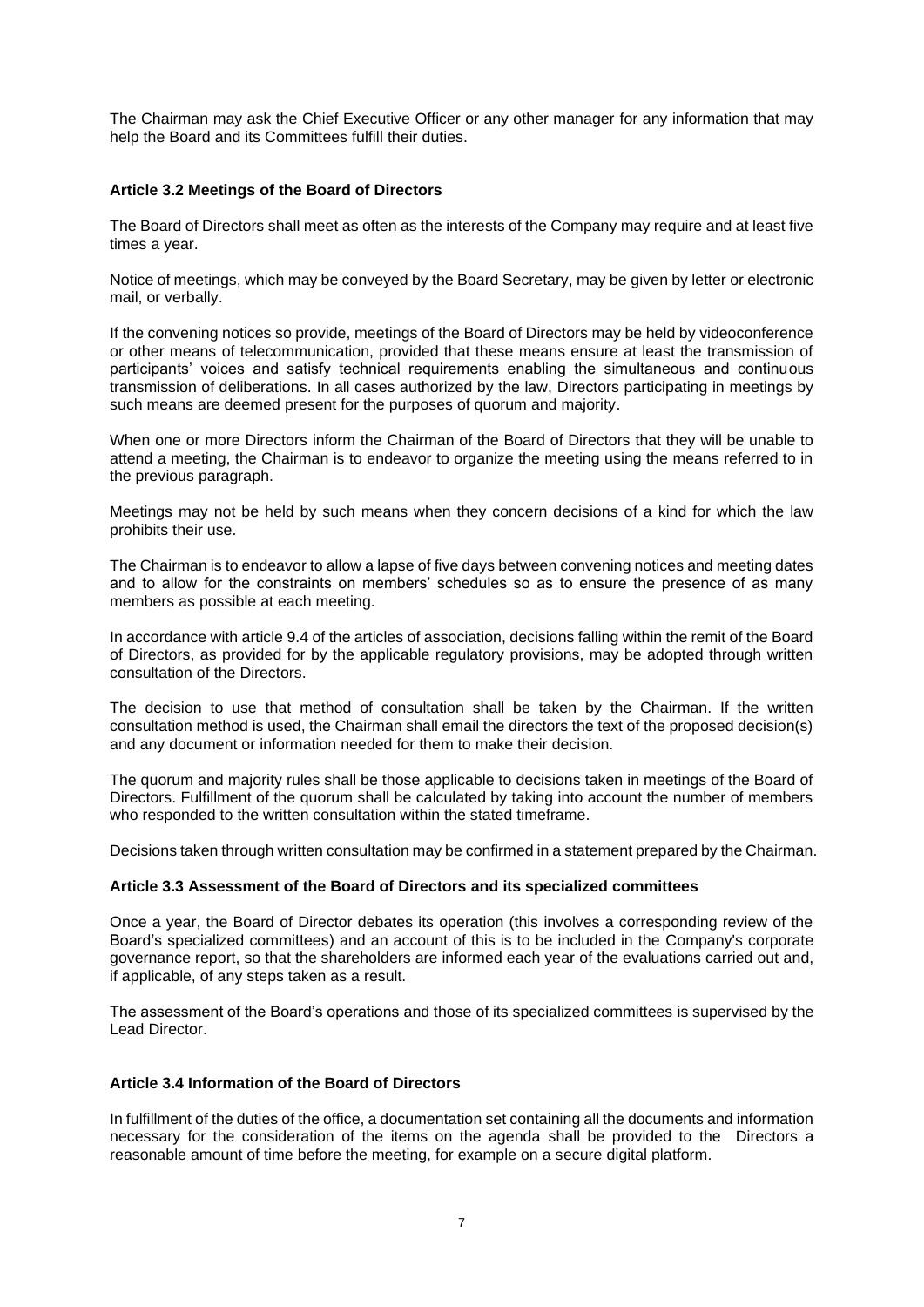Each Director may obtain all the documents he/she considers relevant for the preparation of meetings provided he/she makes the request in reasonable time.

The Chief Executive Officer reports on significant events in the life of the Group at each meeting of the Board of Directors.

Directors receive all relevant information on significant events or transactions for the Company between meetings.

Directors have the opportunity to meet with the Company's principal executive managers, even outside the presence of company officers. In the latter case, these should be given prior notice.

Board members are informed about market developments, the competitive environment, and the most important issues at hand, including in the field of corporate social and environmental responsibility.

The Board of Directors is provided with all the appropriate information in order to review the opportunities and risks as well as the measures implemented, notably by the executive officers.

## **Article 3.5 Directors' training**

Each Director may be provided, at the time of appointment and throughout the term of office, with training relating to the specific features of the Company, its business, the sector it operates and issues relating to social and environmental responsibility.

New Directors are provided with an induction program aiming at facilitating their assumption of their new duties. The induction program includes site guided tours and meetings with Company senior and operational management.

Upon request, the Audit Committee members are provided, at the time of appointment, with information relating to the Company's specific accounting, financial and operational features.

Directors representing employees or Directors representing employee shareholders are provided with training adapted to the performance of their duties.

### **Article 3.6 Compensation**

In accordance with the compensation policy for Directors adopted each year in general meetings of shareholders, the Board of Directors shall apportion Directors' compensation upon the proposal of the Compensation Committee in the way provided for in the compensation policy, subject to the overall amount of compensation allocated by the general meeting of shareholders. This allocation takes into account the effective attendance of Directors and their participation in specialized Board committees.

Participation in a written consultation in accordance with Article 3.2 of these internal rules shall not give rise to any Directors' compensation.

Undertaking individual tasks such as those of Lead Director may give rise to the awarding of additional compensation or the payment of extraordinary compensation subject to the application of the procedure for related party agreements.

### **Article 3.7 Miscellaneous provisions**

### *3.7.1 Attendance register*

An attendance register is to be kept at the Company's registered office, signed by the Directors taking part in the Board meeting and mentioning the names of any Directors taking part by video link or other means of telecommunication, represented, excused or absent. The secretary shall initial the attendance register in place of Directors who are represented or who take part in the Board meeting via video link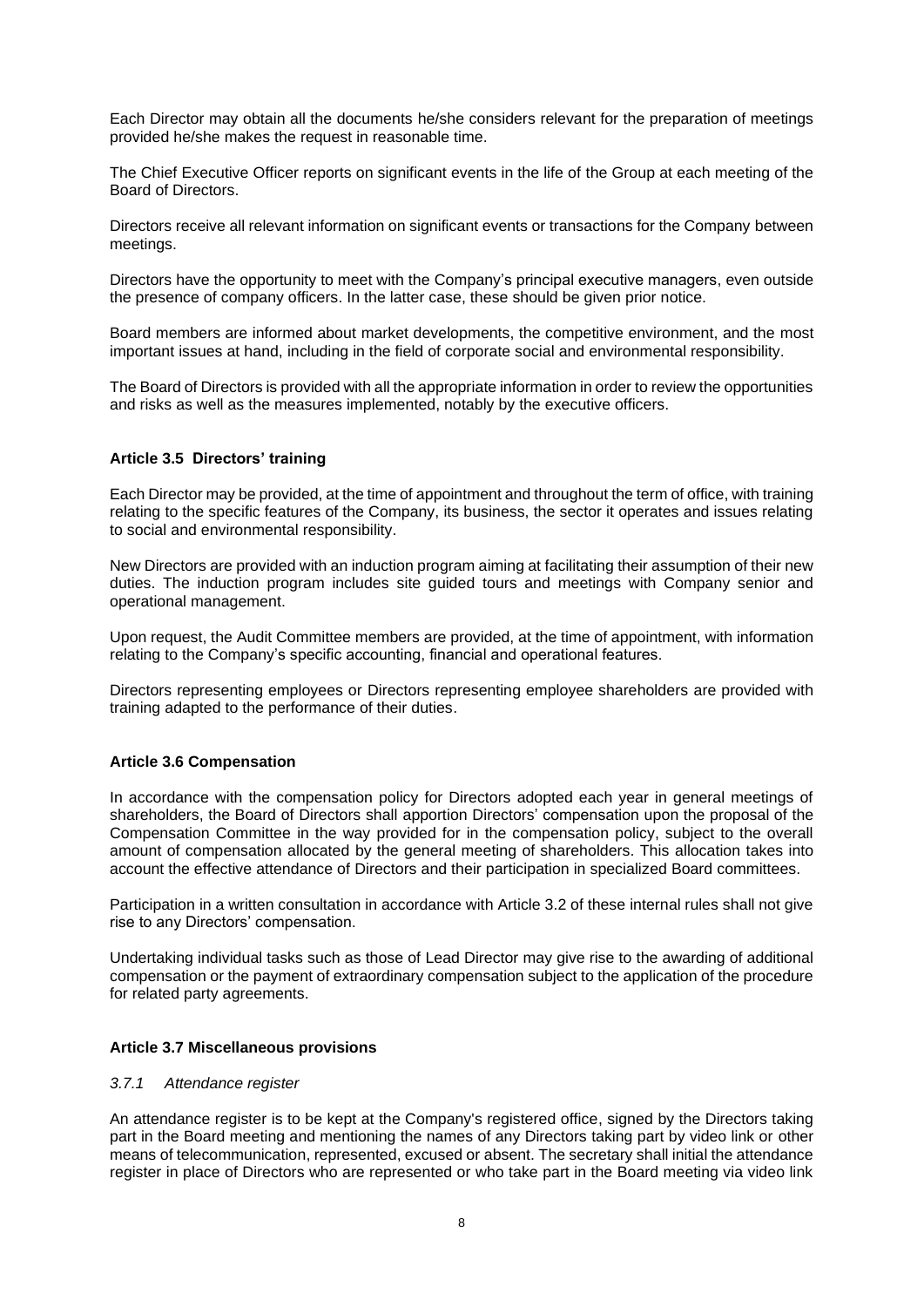or other means of telecommunication (for themselves and those they represent as the case may be). The proxies granted by letter or electronic mail are to be appended to the attendance register.

### *3.7.2 Minutes of meetings*

The proceedings of Board meetings are to be recorded in minutes drawn up, signed and kept in accordance with applicable regulations.

The minutes of each meeting are to record:

- the names of the Directors who attended, either physically or via video link or other means of telecommunication, or were represented, excused or absent;
- the occurrence of any disruptive technical incident arising during a videoconference or conference call;
- the presence or absence of persons invited to attend the Board meeting in accordance with a statutory provision;
- the name of any other persons who attended all or part of the meeting;
- a summary of the discussions and decisions of the Board of Directors:
- any questions raised and any reserves expressed by the members present.

The Board secretary shall prepare the draft minutes of the Board meeting after each meeting.

The final minutes shall be approved in a Board meeting and signed by the Chairman of the meeting and a Director.

The minutes may be prepared in electronic form. They may also be signed using an electronic signature that meets the criteria of an advanced electronic signature as provided for by statutory provisions in force.

### *3.7.3 English versions of documents*

If a Director so requests, the convening notices and minutes of Board meetings are to be translated into English. Such translation will be for information purposes only, and only the French version is binding.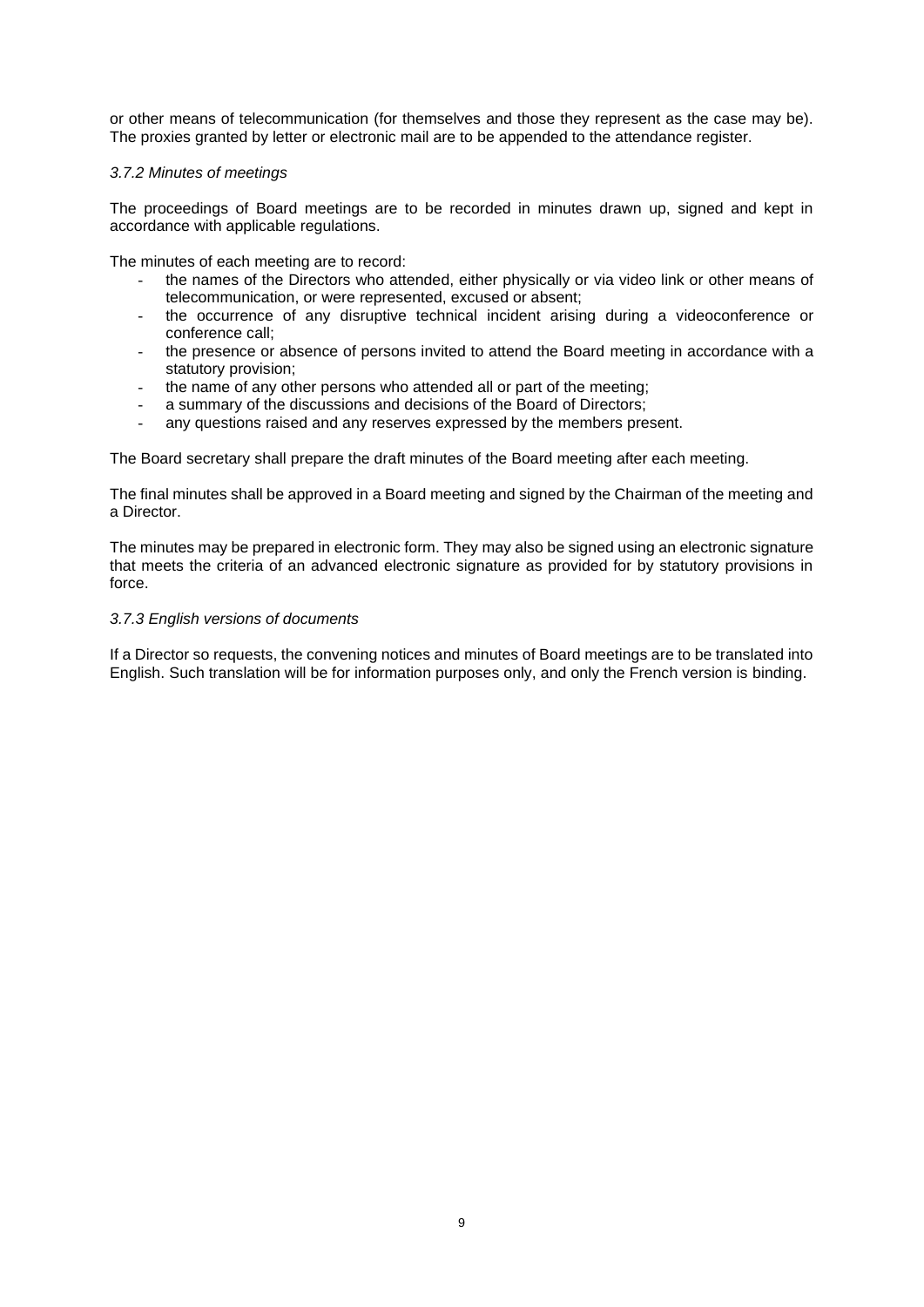### **Part II Specialized committees**

#### **ARTICLE 4 COMMON INTERNAL RULES**

### **Article 4.1 Permanent Board committees**

In order to facilitate the work of the Board of Directors and the preparation of deliberations, there are special committees that examine matters within their respective areas of competence and submit opinions, proposals and recommendations to the Board of Directors.

There are four such permanent special committees:

- the Audit Committee
- the Nomination and Governance Committee
- the Compensation Committee
- the Commitments and CSR Committee.

#### **Article 4.2 Membership of permanent committees**

The Board of Directors appoints committee members on the proposal of the Nomination and Governance Committee. The Board of Directors may remove them after consultation with the Nomination and Governance Committee for advice.

The chairman of the Audit Committee is chosen by the members of the Audit Committee on the proposal of the Nomination and Governance Committee, from among the independent members of the Committee. The appointment of the Audit Committee's chairman should be specially reviewed by the Board of Directors. The same procedure shall apply for the extension of the term of office.

The chairman of the Commitments and CSR Committee is chosen by the members of the Commitments and CSR Committee on the proposal of the Nomination and Governance Committee, from among the members of the Commitments and CSR Committee.

The chairman of the Nomination and Governance Committee is chosen by the members of the Nomination and Governance Committee, from among its independent members.

The chairman of the Compensation Committee is chosen by the members of the Compensation Committee on the proposal of the Nomination and Governance Committee, from among the independent members of the Compensation Committee.

Committee members are appointed for a term of office which is determined by the Board of Directors and may not exceed the term of office as Directors.

#### **Article 4.3 Operation of permanent committees**

Each committee meets as often as may be necessary, at the call of its chairman or half of its members, to consider any matter within its area of competence. If the Chairman of the Board of Directors observes that a committee has not met as often as required under the rules set out below, he may summon a meeting of that committee. He may do the same if he considers that a committee should provide the Board of Directors with an opinion or recommendation on a particular issue.

It is the duty of the chairman of each committee to draw up the agenda for its meetings and circulate this to the members of that committee sufficiently in advance to allow each committee member the time needed to prepare for the meeting. The chairman must supply all the documents and information needed for the consideration of the items concerned along with the agenda.

Meetings may be held at the Company's registered office or in any other place. The committees' secretarial tasks shall be undertaken by the persons appointed by the chairman of the committee or by agreement with the chairman.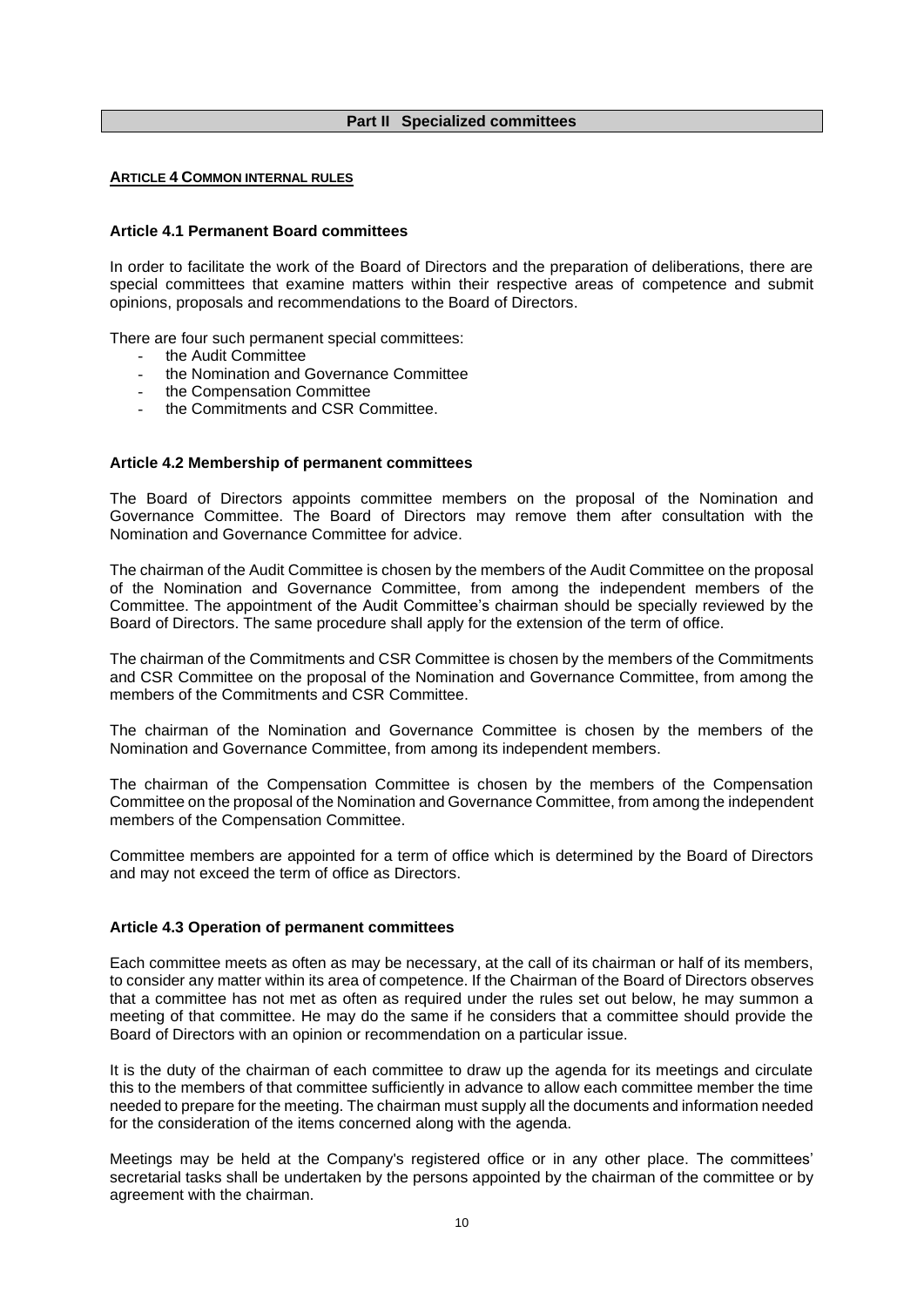The draft minutes of each committee meeting shall be prepared, unless there are any particular provisions to the contrary, by the committee secretary after the meeting.

In the exercise of its duties, each committee may, after informing the Chairman of the Board of Directors and with the duty to make a subsequent report to the Board, contact the Company's principal managers.

The committees make sure that the quality of reports to the Board of Directors enables the latter to be fully informed, thereby facilitating its deliberations.

### **Article 4.4 Services offered by external consultants**

The committees of the Board may request external technical studies relating to matters within their competence, at the Company's expense, after informing the Chairman of the Board of Directors or the Board of Directors itself, and subject to reporting back to the Board thereon.

In the event of committees having recourse to services offered by external consultants, the committees must ensure that the consultant concerned is objective.

#### **Article 4.5** *Ad hoc* **committees and the executive committee**

In addition to the permanent committees, the Board of Directors may at any time set up one or several *ad hoc* committees, which may or may not be temporary, and determine their membership and operation as it sees fit.

Finally, the Chief Executive Officer may create an executive committee and determine its membership and scope.

#### **ARTICLE 5 THE AUDIT COMMITTEE**

#### **Article 5.1 Assignments of the Audit Committee**

The Committee assists the Board of Directors in the conduct of its mission as regards the adoption of annual Company and consolidated financial statements and the preparation of information for shareholders and the market. It monitors the efficiency of internal controls and risk management. It is also tasked with monitoring issues relating to the establishment and control of accounting, financial and extra-financial information, as well as legally required verification of accounts.

The Audit Committee conducts regular hearings of the statutory auditors, including hearings without the presence of company officers.

Should the Audit Committee call upon outside experts, it has to make sure that they have the requisite skills and independence.

- As regards internal control procedures and risk management, the Board of Directors entrusts the Audit Committee with the following tasks:
	- To ensure that internal control and risk management systems exist and that their efficiency is monitored, likewise for internal audit as regards procedures for the preparation and processing of accounting, financial and extra-financial information, without infringing on its independence;
	- To take cognizance of information about procedures for the preparation and processing of accounting and financial information in the reports presented to the shareholders meeting;
	- To assess the efficiency and quality of the Group's internal control procedures, in order to ensure that these contribute to the production of annual Company and consolidated financial statements providing a true and fair presentation of the Company and its Group, and complying with applicable accounting standards;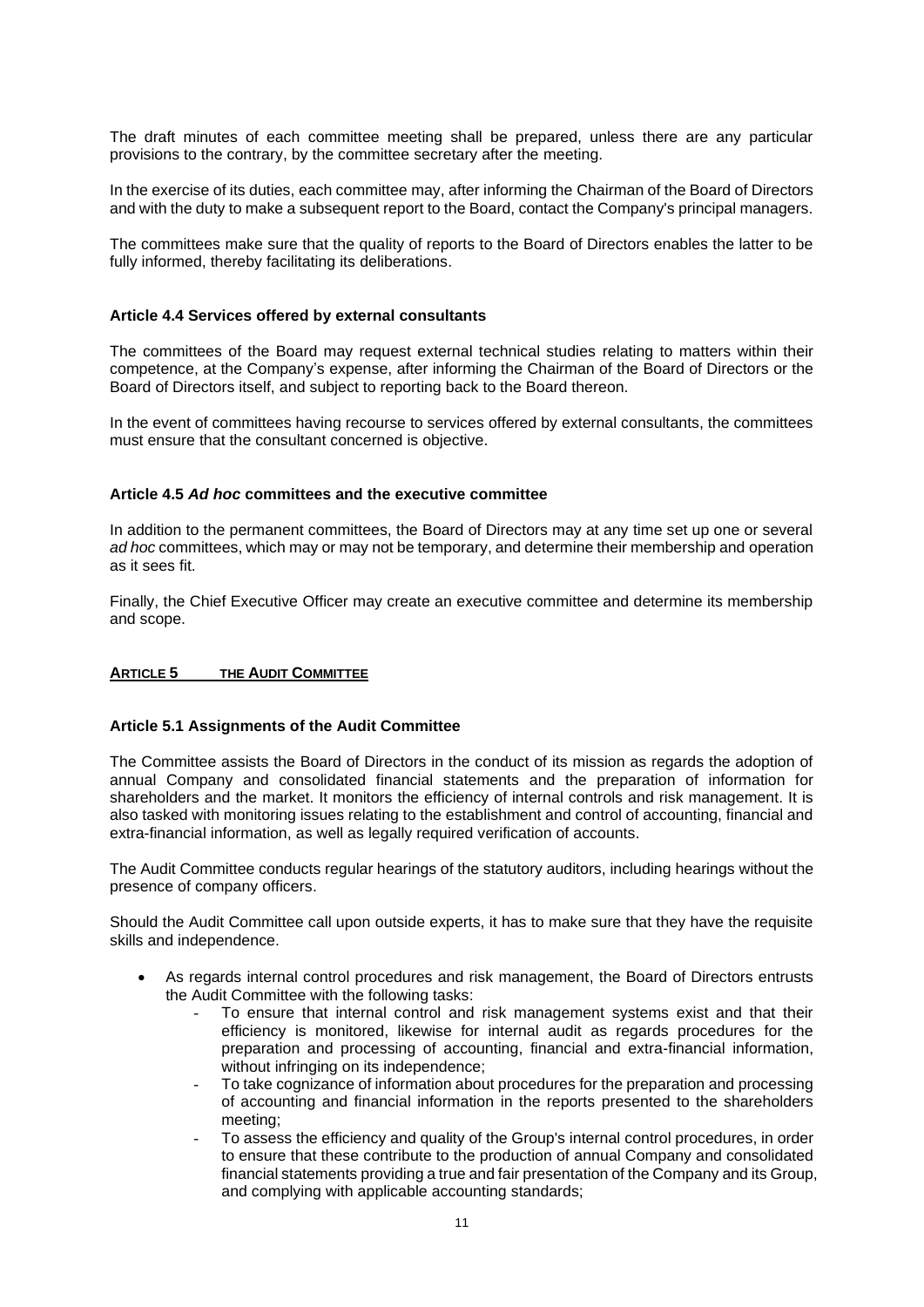- To give its opinion on the organization of the internal audit and risk control departments;
- To monitor the implementation and effectiveness of risk management procedures;
- To ensure that corrective actions are implemented in the event of significant weaknesses or flaws;
- To examine the risks and the material off-balance-sheet commitments, to assess the importance of any failures or weaknesses which are brought to its attention and if necessary, to inform the Board of Directors;
- To ensure the relevance and quality of the Company's financial communications;
- To conduct hearings of the person in charge of Corporate Social Responsibility (CSR) issues about (i) risks, especially for CSR risk mapping, (ii) the conclusions of the independent third-party body in charge of reviewing extra-financial data, and (iii) the methods of construction and analysis of the roadmap. In this framework, the Audit Committee may decide, with approval from the Board of Directors, to entrust special assignments to one of its members, it being specified that in accordance with the provisions of article 3.5 of these internal rules, undertaking such tasks may give rise to additional compensation.

The statutory auditors are heard at the Audit Committee meetings dealing with evaluation of the process for preparing accounting, financial and extra-financial information and review of the financial statements in order to report on the execution of their tasks and the conclusions of their work.

The Audit Committee is informed of the main findings of the statutory auditors and the internal audit as regards the effectiveness of internal control and risk management systems. It hears the views of the persons responsible for the internal audit and for risk control. It is informed of the internal audit program and it receives internal audit reports or a regular summary of these reports.

- As regards reviewing of financial statements, the Board of Directors entrusts the Audit Committee with the following tasks:
	- To monitor the process of preparation of financial information and, as appropriate, express recommendations to ensure its integrity;
	- To carry out a prior examination of draft Company and consolidated financial statements, both annual, half-yearly and quarterly, in order to ascertain the conditions in which they were prepared and to ensure the relevance and consistency of the accounting rules and principles adopted;
	- To examine the method and scope of consolidation applied in the financial statements;
	- To ensure the proper accounting treatment of significant transactions at Group level;
	- To regularly gather information on the financial position, cash flow and significant commitments of the Company and the Group.

The review of financial statements by the Audit Committee is accompanied by a presentation from the statutory auditors stressing the essential points not only of the results of the statutory audit, in particular the adjustments resulting from the audit and significant weaknesses in internal control identified during the auditor's works, but also of the accounting methods chosen. At the time of review of the financial statements, the Audit Committee may consider the major transactions in connection with which conflicts of interest could have arisen.

The review of financial statements by the Audit Committee should also be accompanied by a presentation from management describing the Company's risk exposures, including social and environmental risks, and its material off-balance-sheet commitments as well as the chosen accounting options.

More generally, for the review of financial statements, the Audit Committee may question, without the presence of the company officers or, more generally, of Directors playing an active role in the Company, any person who, in one capacity or another, participates in preparing or auditing the financial statements (finance department, internal audit department, statutory auditors).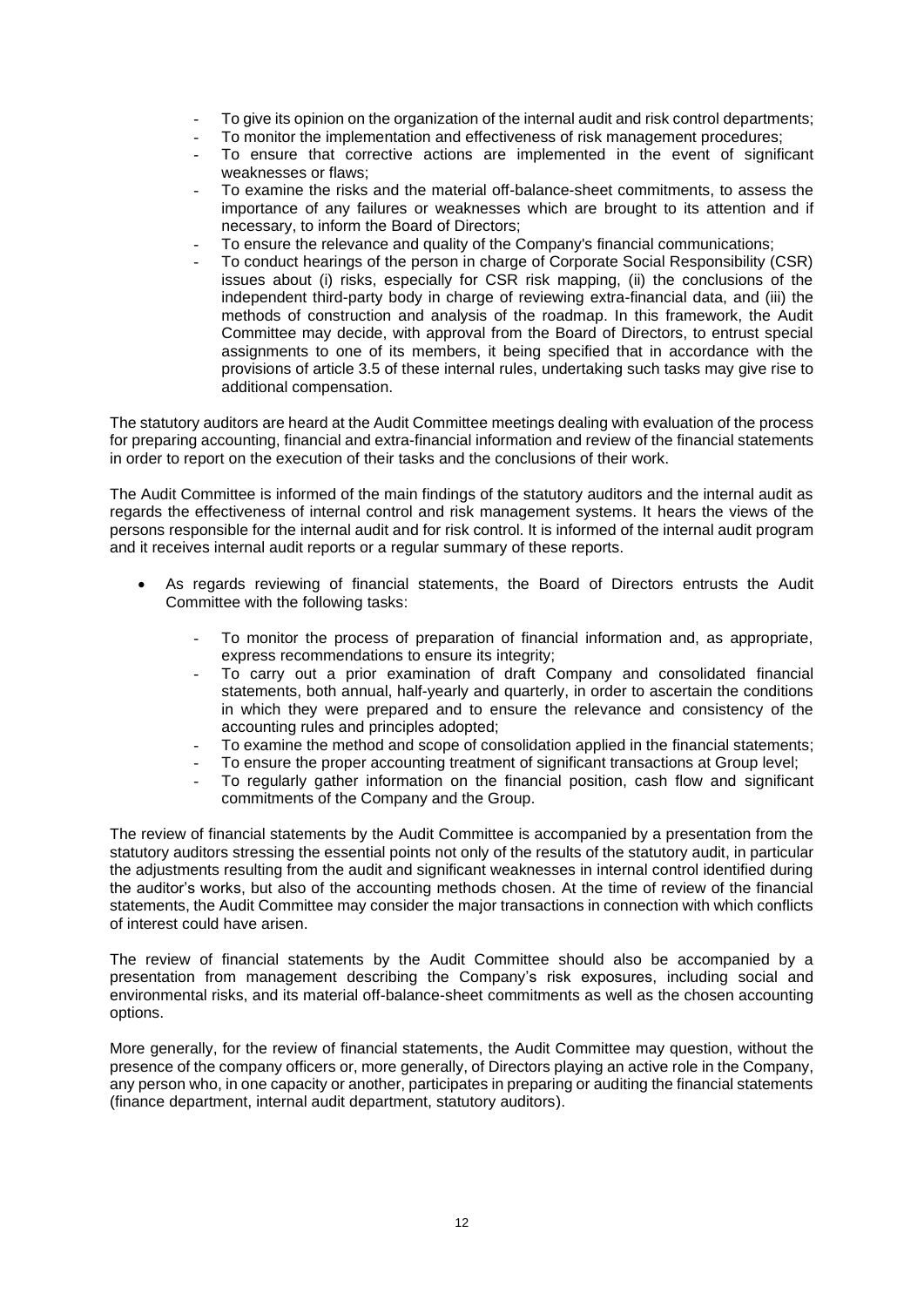- As regards external control procedures, the Audit Committee's main task is to ensure the proper examination of annual Company and consolidated financial statements by statutory auditors and the independence and objectivity of these auditors:
	- By ensuring that statutory auditors carry out their duties in the legally required examination of annual Company and consolidated financial statements;
	- By organizing the process for the selection of statutory auditors provided for by applicable regulations and examining the issues relating to the appointment, renewal or removal of the Company's statutory auditors. Subsequent to the selection process of the statutory auditors, the Audit Committee shall issue a recommendation to the Board of Directors on the statutory auditors proposed for appointment or for renewal by the shareholders' meeting, in accordance with applicable regulations;
	- By receiving each year, from the statutory auditors, (i) their statement of independence; (ii) the amount of the fees paid to the network of statutory auditors by the companies controlled by the Company or the entity controlling the Company, and (iii) information concerning the services provided other than the certification of financial statements;
	- By receiving the supplementary report to the audit report;
	- By approving the provision by the statutory auditors of services other than the certification of financial statements, under the conditions provided for by the internal pre-authorization procedure, especially after analysis of the risks to the independence of the statutory auditors and the safeguard measures applied by the latter;
	- By examining the amount and details of the remuneration paid by the Group to the statutory auditors' firm and to the network to which the firm may belong. In this respect, the Audit Committee is to obtain details of the fees paid by the Company and its Group to the statutory auditors' firm and to the network to which it belongs, and to ensure that the amount of such fees, or the share they represent of the total revenues of the statutory auditors' firm and of the firm's network, are not such that the independence of the statutory auditors might be affected.

# **Article 5.2 Membership of the Audit Committee**

The Audit Committee has a maximum of five members.

Executive officers may not be members of the Audit Committee.

Members of the Audit Committee should be competent in finance or accounting.

# **Article 5.3 Operation of the Audit Committee**

The Audit Committee may properly conduct business at its meetings only if at least half of its members are present. The Committee takes its decisions by simple majority, with its chairman having a casting vote.

To the extent possible, the Audit Committee meets 48 hours before the review of the financial statements by the Board of Directors, it being specified that this period of time may occasionally be reduced, with the agreement of the committee's chairman and of its members.

The Audit Committee is required to make regular reports to the Board of Directors, at least in connection with the approval of annual and half-yearly financial statements, (i) on the performance of its duties, (ii) on the results of the assignment to certify financial statements, and (iii) on the manner in which this assignment has contributed to the integrity of financial information and its role in this process. The Audit Committee promptly informs the Board of Directors of any difficulty encountered. The reports of the Audit Committee to the Board of Directors aim at keeping the Board of Directors fully informed in order to facilitate its deliberations.

### **ARTICLE 6 NOMINATION AND GOVERNANCE COMMITTEE**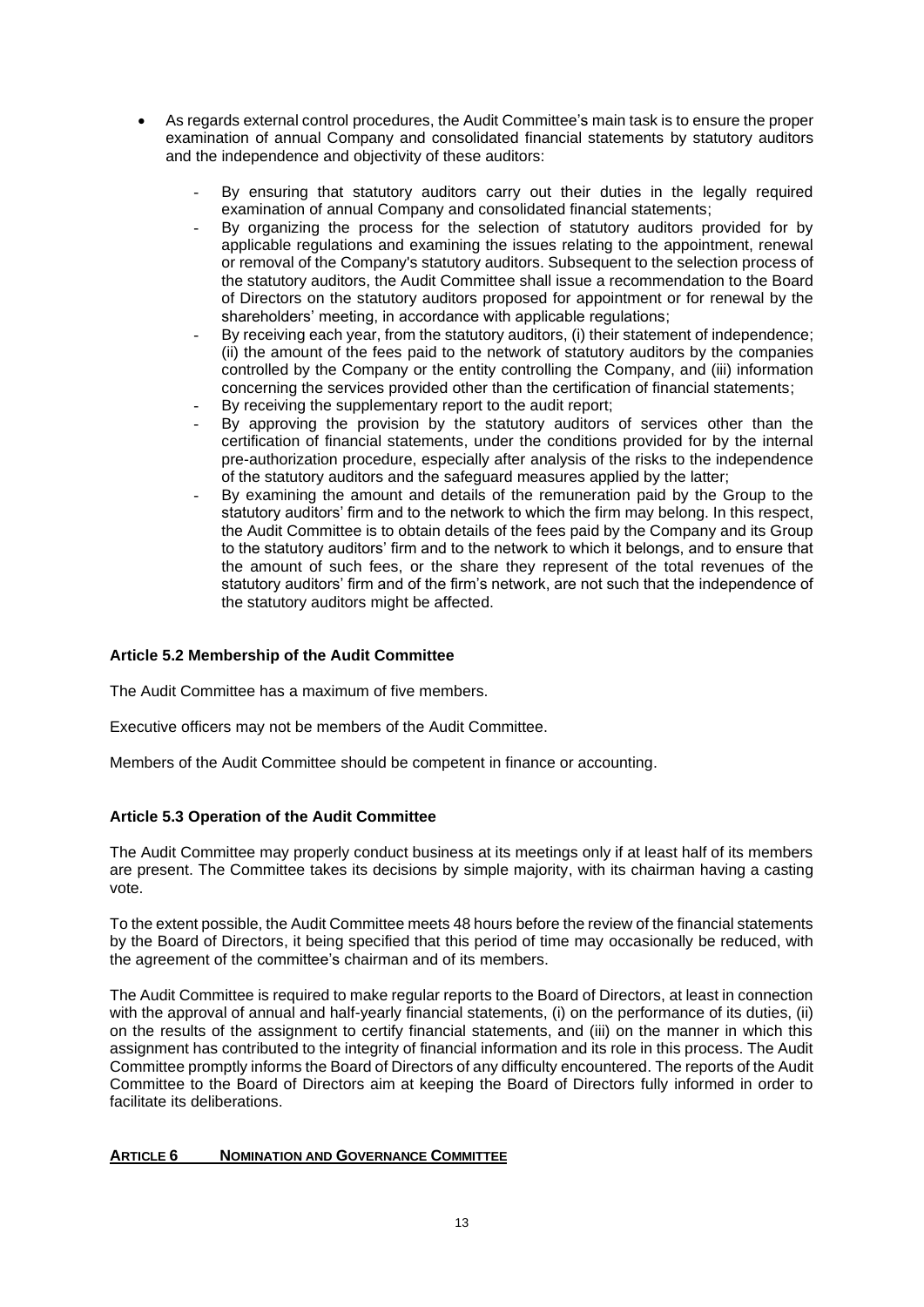# **Article 6.1 Assignments of the Nomination and Governance Committee**

The Nomination and Governance Committee is tasked with:

- Examining the different available options in terms of how to organize the operation of the Company's management and supervisory bodies, and submitting suggestions to the Board of Directors in this regard;
- Considering and submitting proposals to the Board of Directors for appointment to the positions of Directors, of Lead Director, of Chief Executive Officer, of Deputy Chief Executive Officer, of Chairman of the Board, of members and chairmen of the special committees; to this end, it must assess the levels of expertise and experience required, define assignments and assess the amount of time needed to carry them out;
- Making proposals to the Board of Directors in relation to the assignment of each of the special committees;
- Considering proposals submitted by interested parties including management and shareholders;
- Preparing, under the supervision of the Lead Director, for the periodical self-assessment regarding the efficient operation of the Board of Directors, and for any such assessment by outside consultants, or of the governance bodies;
- Producing a succession plan for company officers in order to be able to submit to the Board of Directors solutions for replacement in particular in the event of an unforeseeable vacancy;
- Examining the position of each Director each year relative to the criteria for independence set out in these internal rules;
- Reviewing developments in rules of corporate governance, monitoring the application of said rules by the Company (in particular the implementation of the code of corporate governance to which the Company refers), assisting the Board of Directors in adapting the Company's corporate governance and submitting suggestions in this regard;
- Scrutinizing the information on corporate governance contained in the corporate governance report as well as any other documents required by applicable laws and regulations in this matter and, in general, ensuring the accuracy of information provided to shareholders on topics of corporate governance.

The Chief Executive Officer shall be associated in particular with the committee's proceedings relating to the selection of new Directors and the succession planning for company officers.

### **Article 6.2 Membership of the Nomination and Governance Committee**

The Nomination and Governance Committee has a maximum of five members.

Executive officers may not be members of the Nomination and Governance Committee.

### **Article 6.3 Operation of the Nomination and Governance Committee**

The Nomination and Governance Committee may only properly meet if at least half of its members are present. Decisions are taken by simple majority, with its chairman having a casting vote.

The Nomination and Governance Committee meets at least twice a year and, in any event, prior to approval of the agenda for the annual general meeting, to consider the proposed resolutions to be submitted to the meeting that are within its area of competence.

### **ARTICLE 7 COMPENSATION COMMITTEE**

### **Article 7.1 Assignments of the Compensation Committee**

As regards the compensation of company officers, the Compensation Committee is required to:

- Assess all forms of compensation, including benefits in kind, insurance and pension entitlements received from any company in the Group and any affiliated company;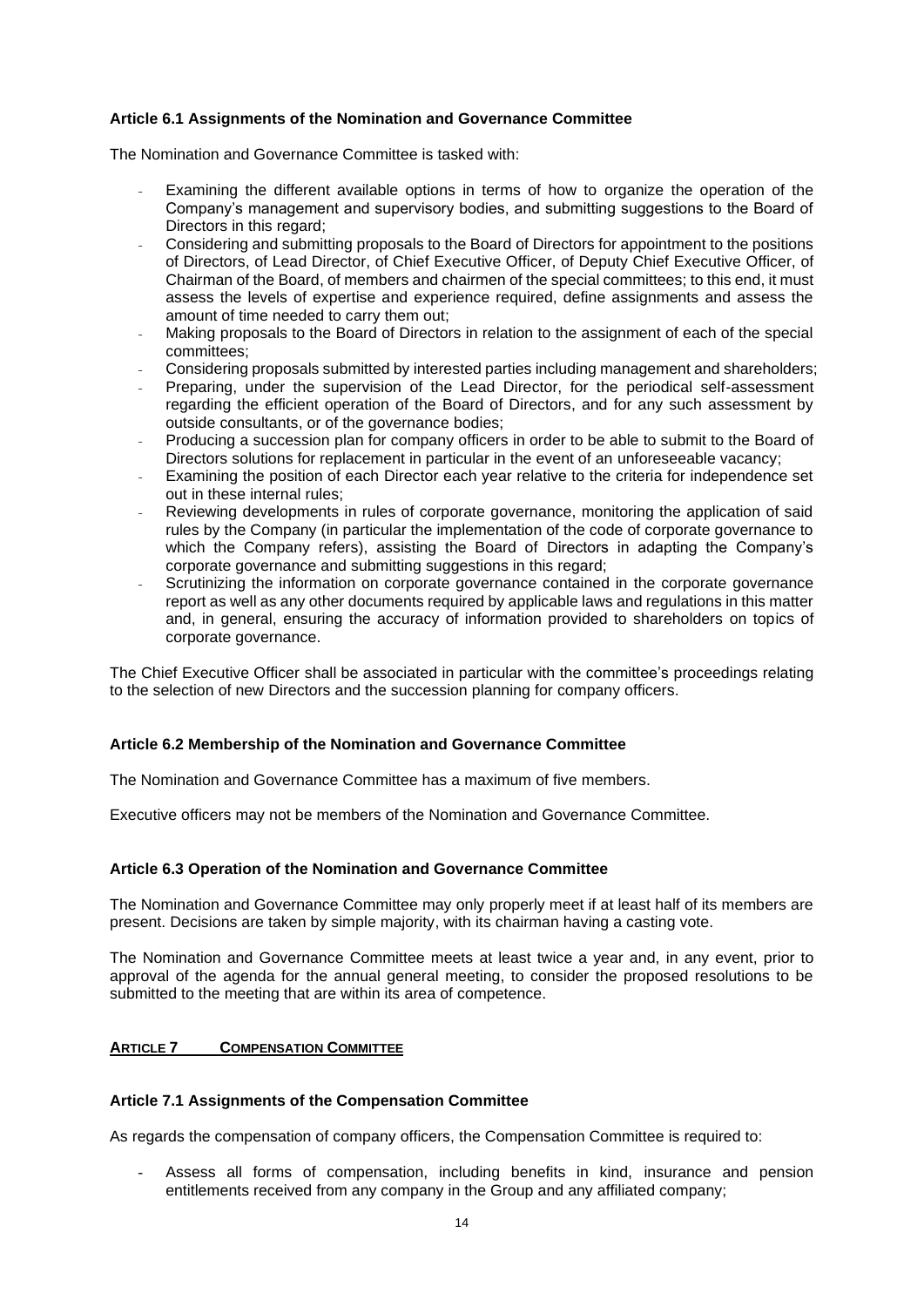- Examine and submit proposals to the Board of Directors regarding all components of the compensation of company officers, in particular as regards the calculation of the variable portion of compensation. To this end, it defines the rules for calculating this variable portion, taking into due account the need for consistency with annual assessments of company officers' performance and the Group's medium-term strategy; it also oversees proper application of these rules;
- Ensure the Company's fulfillment of obligations relating to the transparency of compensation. In particular, it draws up an annual report of its activity, which is submitted to the approval of the Board of Directors for inclusion in the Company's annual report, and ascertains that all legally required information concerning compensation is fully and clearly set forth in the annual universal registration document;
- Examine all information related to compensation in the corporate governance report and any other document required by relevant applicable law and regulations and, more generally, ensure the accuracy of the information disclosed to shareholders on matters of compensation.

As regards Directors' compensation, the Compensation Committee:

- Issues a recommendation on the overall amount and apportionment of Directors' compensation in accordance with the provisions of article 3.6 of these internal rules;
- Issues a recommendation on the Directors' compensation policy;
- Makes recommendations concerning the compensation that may be appropriate for Directors entrusted with exceptional assignments.

As regards stock-option plans for the purchase of existing shares or subscription to new share issues and all other compensation in the form of shares or indexed on or otherwise linked to shares, the Compensation Committee is tasked with:

- Examining general policies governing the benefit of such systems and submitting any proposals it may have on this to the Board of Directors;
- Reviewing the information on this subject provided in the annual report and to the general meeting of shareholders;
- Submitting proposals to the Board of Directors regarding the choice among alternatives allowed by law and explaining the reasons for such choice, together with its consequences;
- Preparing the Board of Directors' decisions on such systems

Furthermore, the committee must be informed of the compensation policy applicable to the principal executive managers who are not company officers. In this respect, the committee's work shall involve the executive officers.

# **Article 7.2 Membership of the Compensation Committee**

The Compensation Committee has a maximum of five members.

Executive officers may not be members of the Compensation Committee.

# **Article 7.3 Operation of the Compensation Committee**

The Compensation Committee may only properly meet if at least half of its members are present. Decisions are taken by simple majority, with its chairman having a casting vote.

The Compensation Committee meets at least twice a year and, in any event, prior to approval of the agenda for the annual general meeting, to consider the proposed resolutions to be submitted to the meeting that are within its competence.

On the occasion of presentation of the report on the Compensation Committee's work, the Board must discuss the compensation components of executive officers without the latter being present.

# **ARTICLE 8 COMMITMENTS AND CSR COMMITTEE**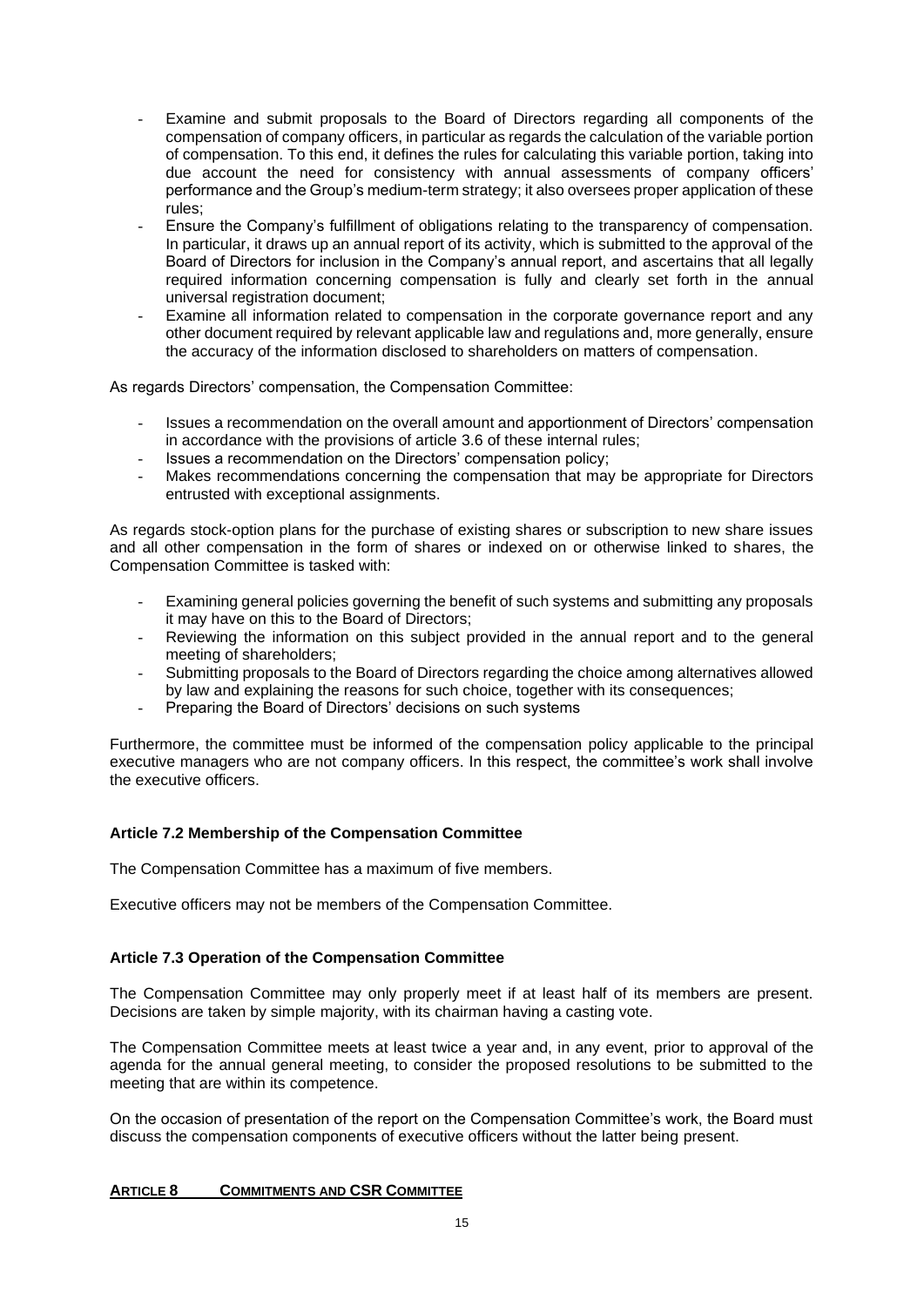# **Article 8.1 Assignments of the Commitments and CSR Committee**

The mission of the Commitments and CSR Committee is to assist the Board of Directors in its decisions on strategic directions for the Company's business, and in particular to:

- Examine all significant projects concerning the Group's development and strategic positioning. in particular projects for strategic partnerships and significant investments or divestments;
- Examine proposed annual budgets submitted to the Board of Directors. For this purpose, the Commitments and CSR Committee may hear the views of Company managers regarding assumptions used to draw up or amend these budgets;
- Assess consistency between Group strategy and the CSR principles espoused by the Group; ensure that management conducts an analysis of internal or external factors related to CSR stakes (risks and opportunities) which have an influence on the Group, such as regulations, third-party expectations and sectorial comparisons, and evaluate the adequacy of means available to the Group in the fulfillment of its CSR strategy, in connection with the aims pursued;
- Take cognizance of the main findings and observations of the independent third-party body under the CSR rules, assess them and examine related management action plans.

### **Article 8.2 Membership of the Commitments and CSR Committee**

The Commitments and CSR Committee has a maximum of six members.

### **Article 8.3 Operation of Commitments and CSR Committee**

The Commitments and CSR Committee may only properly meet if at least half of its members are present. Decisions are taken by simple majority, with its chairman having a casting vote.

The Commitments and CSR Committee meets as often as may be necessary and in all events at least twice a year.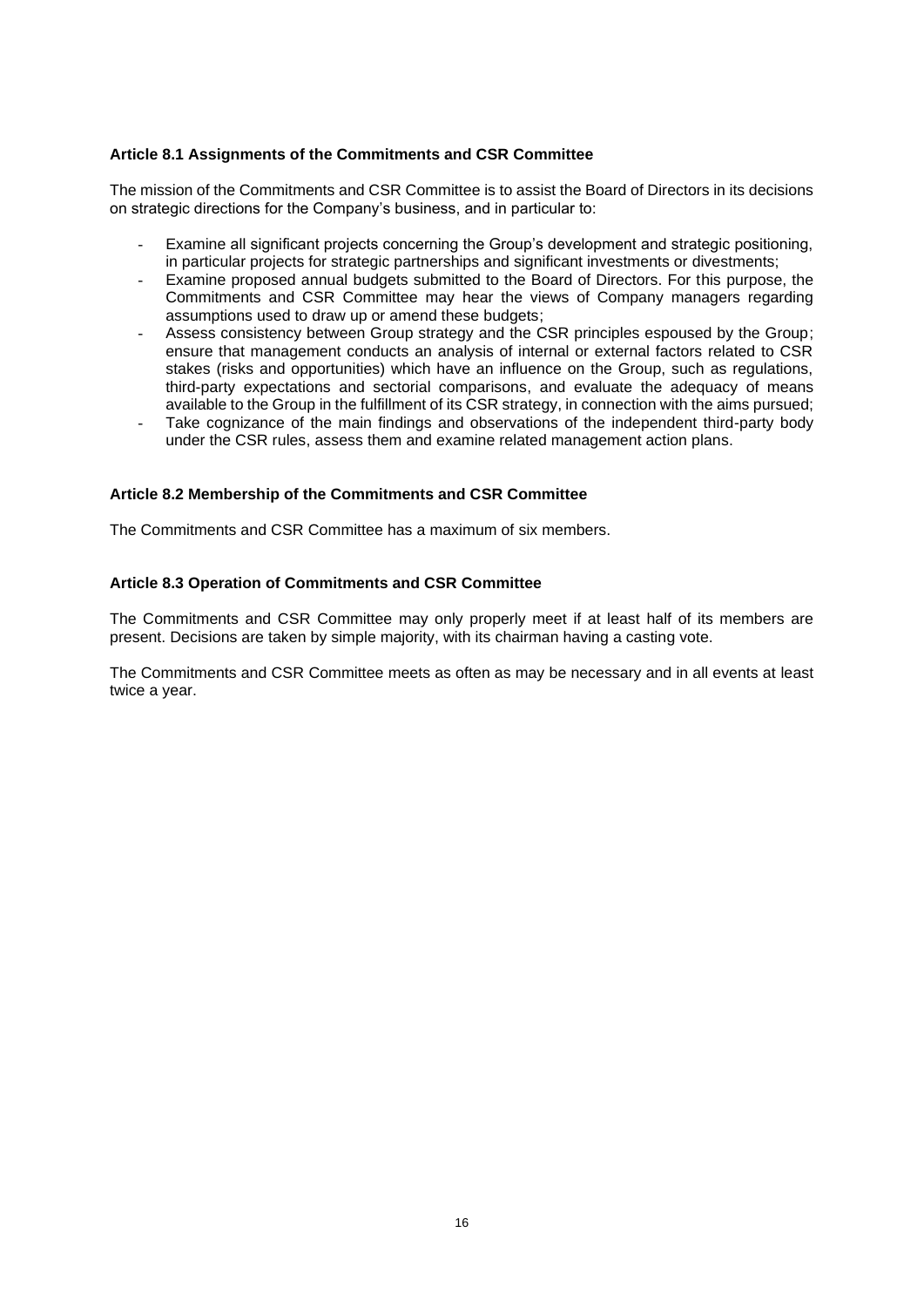### **Part III Directors' Charter**

In keeping with its corporate governance responsibilities, the Board of Directors has included in these internal rules a Directors' Charter setting out the rights and duties incumbent on all Directors.

Before taking up their positions, all Directors must assure themselves that they are properly apprised of their general and particular duties, in particular as these result from legislation and regulations, Company articles, Board regulations and the Charter set out below, as well as from any other text of a compulsory nature.

- 1. Directors must be competent, active and committed.
- 2. Directors must at all times act in the corporate interest of the business. They undertake to promote and defend the Company's values.
- 3. Directors must devote the necessary time and attention to their tasks.

In this regard, they undertake to:

- Not hold more than four other directorships in listed companies, including foreign companies, not affiliated with the Group; it being specified that an executive officer should not hold more than two other directorships in listed companies including foreign companies, not affiliated with the Group. However, the limit of two other directorships applicable to the executive officers does not apply to directorships held by an executive officer in subsidiaries and holdings, held alone or together with others, of companies whose main activity is to acquire and manage such holdings;
- Keep the Board of Directors informed of directorships held in other companies, including participation in committees of the Boards of these companies, whether French or otherwise, it being specified that an executive officer must seek the opinion of the Board of Directors before accepting a new directorship in a listed company;
- Be assiduous and as far as possible attend all meetings of the Board of Directors and any committee they may belong to.
- 4. In the interest of transparency, the corporate governance report includes a report on Directors' attendance at meetings of the Board of Directors and its committees.
- 5. Directors shall make their best efforts to be present at general meetings of shareholders.
- 6. In the course of his/her term of office, each Director shall gradually acquire a number of shares equivalent to one full year of his/her share of Directors' compensation, with said shares to be held personally. For calculation purposes, the assumption will be participation, over one financial year, at all meetings of the Board and of the special committee or committees to which the relevant Director belongs, the Legrand share price unit value being the average Legrand share price over the previous financial year. The minimum number of shares to be held personally and kept throughout the term of office is set at 500.
- 7. Directors have a duty of loyalty and diligence.

In this regard, they undertake to:

- Apprise the Lead Director and the Board of any, even potential, conflict of interest, and to abstain from attending discussions and votes;
- Avoid any personal engagement with businesses that are competitors of the Company and its Group without having informed the Board of Directors and obtained its consent.
- 8. Directors are subject to a duty of confidentiality concerning the unpublished information of which they are apprised as a result of their position.